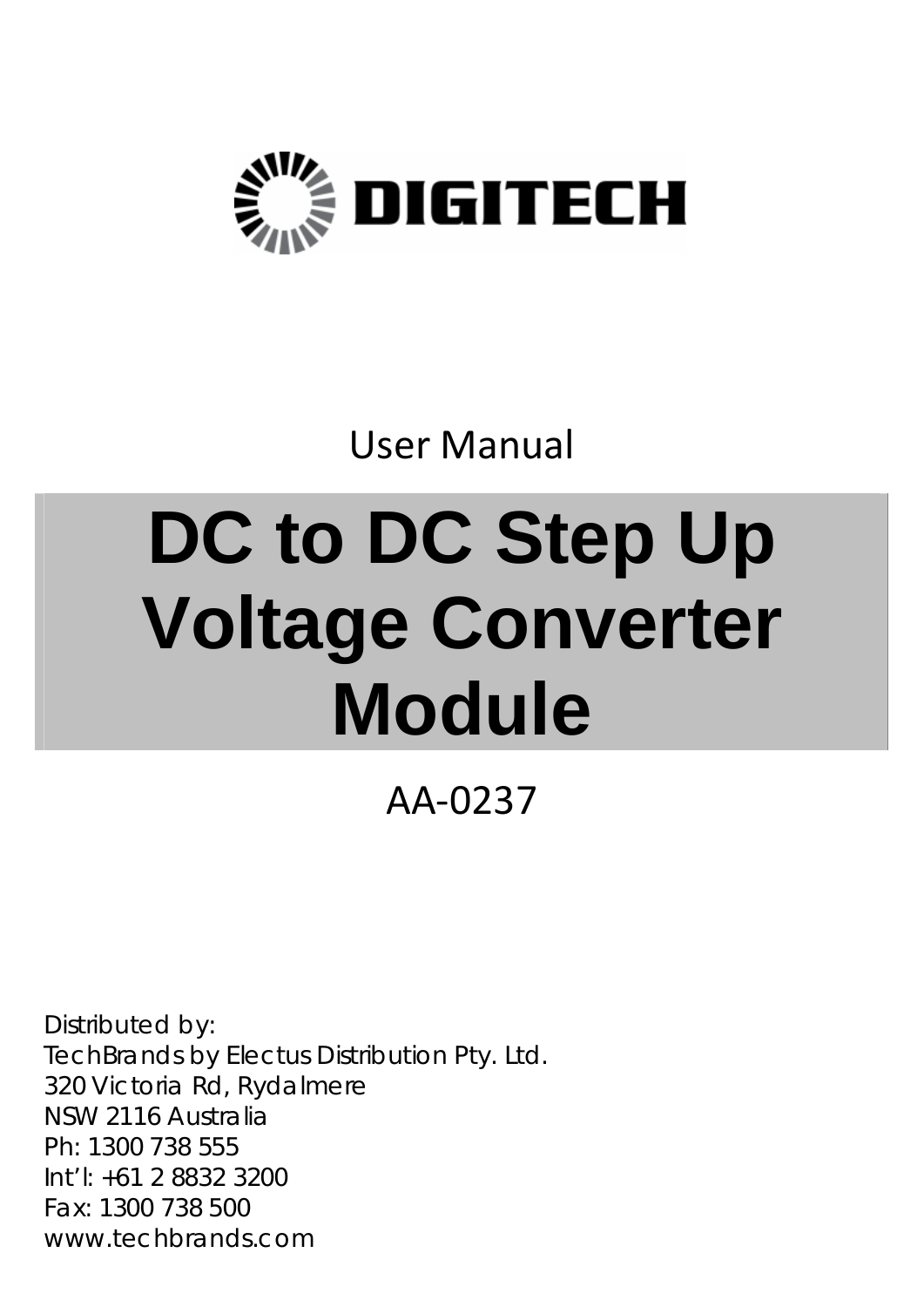## Technical Specifications:

- Input voltage: 6-14V DC
- Output voltage: 11‐26V DC
- Max output current: 2A
- $\bullet$  Dimensions: 70(L) x 60(W) x 23(D) mm

### Notes:

- The module is only to be used for increasing voltage from 6‐14V to a higher voltage. It cannot be used to reduce a higher voltage into a lower voltage.
- *The module has been designed for DC voltage, not for alternating voltage. False connections, short circuits, exceeding input voltage, or insufficient cooling will harm the module and void the warranty.*
- Output Voltage decreases whenever there is a higher load.
- With an additional potentiometer of 4.7K linear output voltage can be limited towards higher rates at input voltages of over 10V.
- Never get the module wet.
- Never attempt to open, modify or repair any part of the module.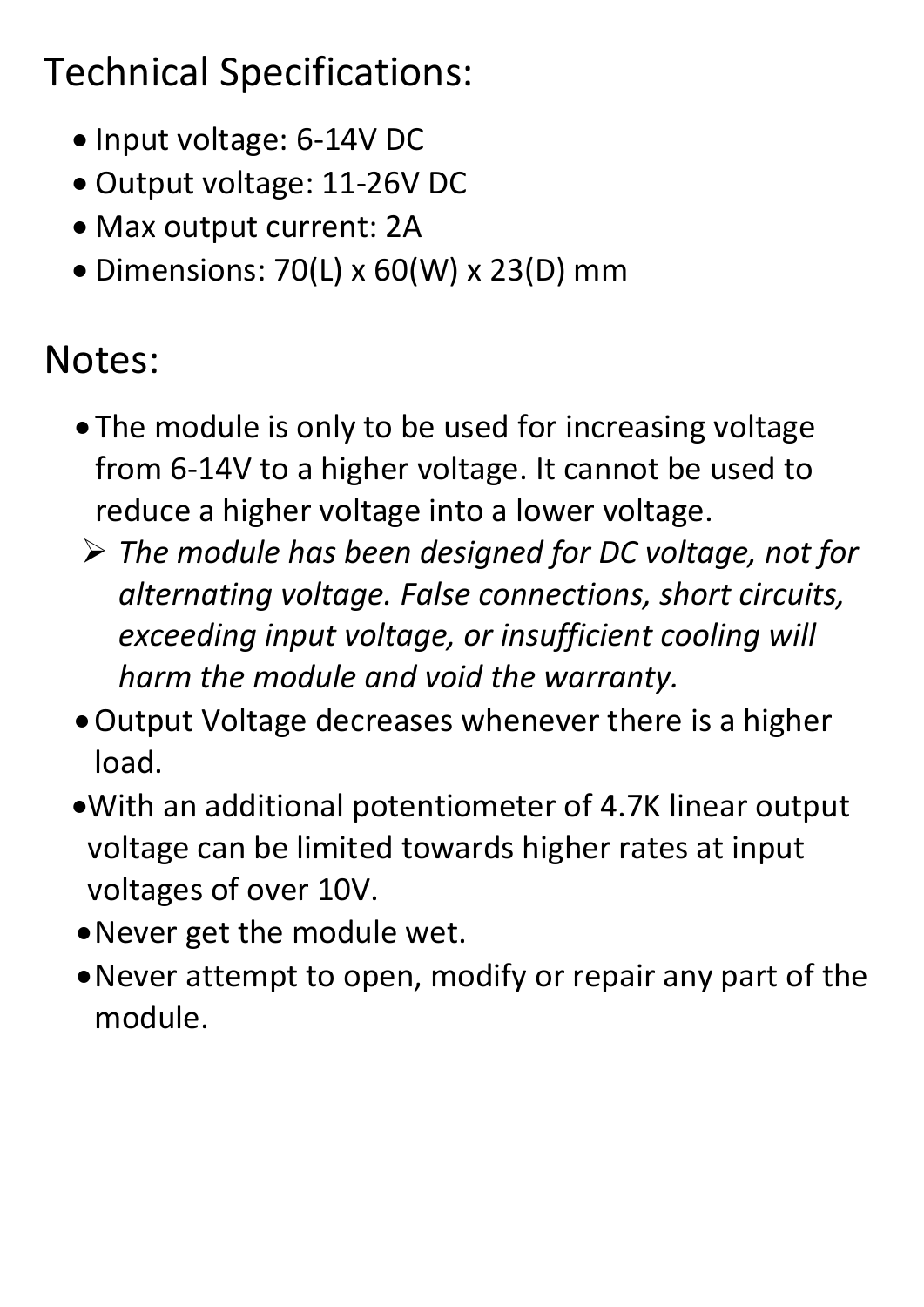#### Installation Diagram: